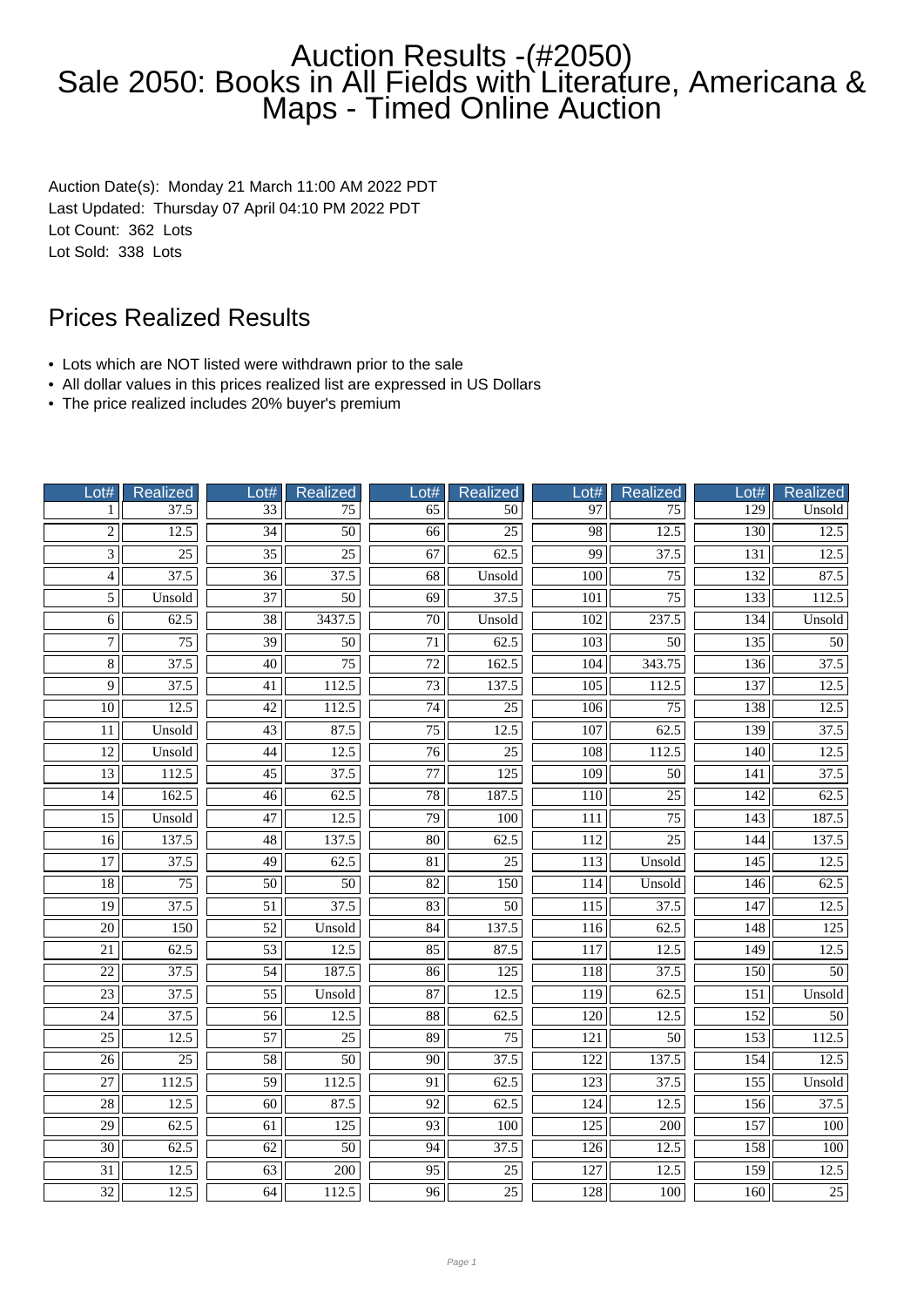# Auction Results -(#2050) Sale 2050: Books in All Fields with Literature, Americana & Maps - Timed Online Auction

Auction Date(s): Monday 21 March 11:00 AM 2022 PDT Last Updated: Thursday 07 April 04:10 PM 2022 PDT Lot Count: 362 Lots Lot Sold: 338 Lots

# Prices Realized Results

- Lots which are NOT listed were withdrawn prior to the sale
- All dollar values in this prices realized list are expressed in US Dollars
- The price realized includes 20% buyer's premium

| Lot# | Realized          | Lot#             | <b>Realized</b>   | Lot#             | <b>Realized</b>   | Lot#             | Realized          | $-$ ot#          | <b>Realized</b>   |
|------|-------------------|------------------|-------------------|------------------|-------------------|------------------|-------------------|------------------|-------------------|
| 161  | 100               | 193              | 87.5              | $\overline{225}$ | 37.5              | 257              | $\overline{25}$   | 289              | 62.5              |
| 162  | 37.5              | 194              | 87.5              | $\overline{226}$ | 62.5              | 258              | 87.5              | $\overline{290}$ | 12.5              |
| 163  | $\overline{25}$   | 195              | 112.5             | 227              | 37.5              | 259              | 100               | 291              | 100               |
| 164  | 12.5              | 196              | 200               | 228              | 50                | 260              | 187.5             | 292              | 12.5              |
| 165  | 12.5              | 197              | 12.5              | 229              | 50                | 261              | Unsold            | 293              | 12.5              |
| 166  | 12.5              | 198              | 12.5              | 230              | $\overline{25}$   | $\overline{262}$ | $\overline{25}$   | 294              | $\overline{25}$   |
| 167  | $\overline{37.5}$ | 199              | 12.5              | $\overline{231}$ | $\overline{50}$   | $\overline{263}$ | 62.5              | $\overline{295}$ | $\overline{25}$   |
| 168  | 12.5              | 200              | 37.5              | 232              | 25                | 264              | 37.5              | 296              | $\overline{25}$   |
| 169  | 162.5             | 201              | 281.25            | 233              | 62.5              | 265              | 150               | 297              | $\overline{25}$   |
| 170  | 200               | 202              | 50                | 234              | 50                | 266              | 281.25            | 298              | 37.5              |
| 171  | 12.5              | $\overline{203}$ | 87.5              | 235              | $\overline{50}$   | 267              | 162.5             | 299              | $\overline{75}$   |
| 172  | 162.5             | $\overline{204}$ | $\overline{37.5}$ | 236              | 37.5              | 268              | 87.5              | $\overline{300}$ | $\overline{37.5}$ |
| 173  | 25                | 205              | 62.5              | 237              | 37.5              | 269              | 25                | 301              | 37.5              |
| 174  | $\overline{25}$   | 206              | $\overline{50}$   | 238              | $\overline{50}$   | 270              | 12.5              | $\overline{302}$ | 37.5              |
| 175  | 281.25            | 207              | 175               | 239              | $\overline{50}$   | 271              | $\overline{50}$   | 303              | 137.5             |
| 176  | 12.5              | 208              | 62.5              | 240              | $\overline{75}$   | $\overline{272}$ | 12.5              | 304              | 62.5              |
| 177  | 125               | $\overline{209}$ | 37.5              | 241              | 37.5              | $\overline{273}$ | $\overline{50}$   | $\overline{305}$ | 37.5              |
| 178  | Unsold            | $\overline{210}$ | 87.5              | 242              | 112.5             | $\overline{274}$ | 112.5             | 306              | $\overline{25}$   |
| 179  | $\overline{25}$   | $\overline{211}$ | 137.5             | $\overline{243}$ | $\overline{62.5}$ | $\overline{275}$ | 150               | $\overline{307}$ | 62.5              |
| 180  | Unsold            | 212              | 100               | 244              | 112.5             | 276              | 62.5              | 308              | 125               |
| 181  | 112.5             | 213              | Unsold            | $\overline{245}$ | 12.5              | $\overline{277}$ | $\overline{25}$   | 309              | $\overline{25}$   |
| 182  | $\overline{50}$   | $\overline{214}$ | $\overline{25}$   | $\overline{246}$ | $\overline{50}$   | $\overline{278}$ | $\overline{75}$   | 310              | $\overline{25}$   |
| 183  | $\overline{75}$   | $\overline{215}$ | 187.5             | $\overline{247}$ | $\overline{50}$   | 279              | $\overline{37.5}$ | $\overline{311}$ | $\overline{25}$   |
| 184  | 87.5              | $\overline{216}$ | 12.5              | 248              | 112.5             | 280              | $\overline{25}$   | $\overline{312}$ | $\overline{25}$   |
| 185  | 343.75            | 217              | 125               | 249              | 25                | 281              | $\overline{25}$   | 313              | 87.5              |
| 186  | $\overline{25}$   | 218              | 12.5              | 250              | 12.5              | 282              | 62.5              | 314              | 37.5              |
| 187  | 12.5              | 219              | 75                | 251              | 12.5              | 283              | 62.5              | 315              | $\overline{37.5}$ |
| 188  | 25                | 220              | 75                | 252              | 50                | 284              | 25                | 316              | 100               |
| 189  | 137.5             | $\overline{221}$ | 62.5              | 253              | 37.5              | $\overline{285}$ | $\overline{25}$   | $\overline{317}$ | 62.5              |
| 190  | $\overline{50}$   | 222              | 62.5              | 254              | $\overline{50}$   | 286              | 112.5             | 318              | 37.5              |
| 191  | 137.5             | 223              | 25                | 255              | 112.5             | 287              | 12.5              | 319              | 75                |
| 192  | 312.5             | 224              | $\overline{25}$   | 256              | 75                | 288              | Unsold            | 320              | 37.5              |